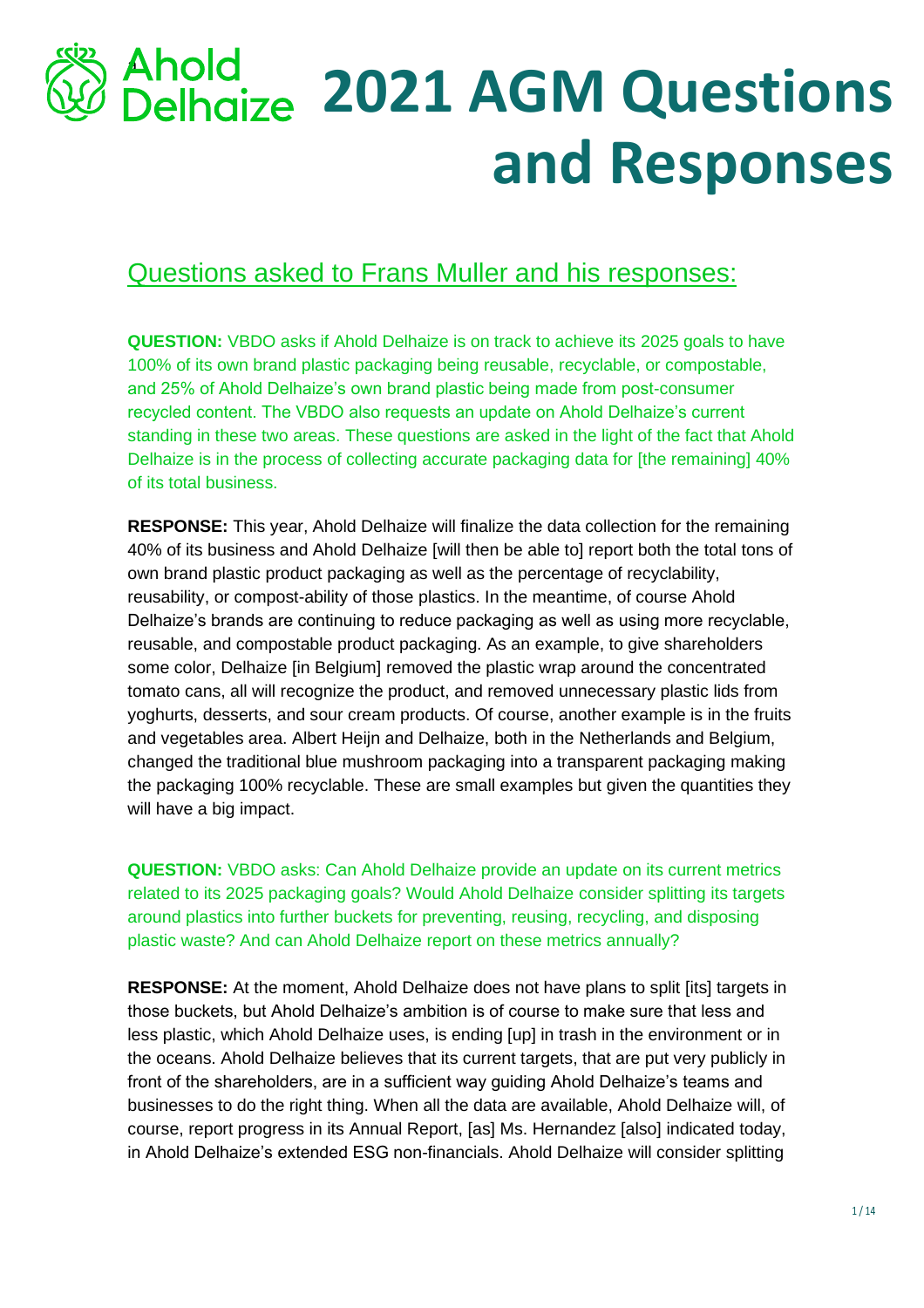

the collected data then also into recyclable, reusable and compostable as the Company has already outlined in its targets.

**QUESTION:** VBDO asks: Can Ahold Delhaize commit to report regularly in fixed intervals on its progress in terms of managing salient Human Rights issues, including quantitative data and qualitative case studies, for all twelve identified salient issues?

**RESPONSE:** Ahold Delhaize produced last year in June its inaugural human rights report. Ahold Delhaize was very proud [of] the report but also about the transparency there. Ahold Delhaize highlighted those twelve salient issues and will focus on the six ones [included] in the Company's total roadmap. In terms of data, Ahold Delhaize chooses to include mostly qualitative content in the report, and it will report on its Environmental, Social and Governance, ESG, performance in the Annual Report. But [it will] also continue to include those data in a quantitative way, talking about the salient issues in the respective sections of Ahold Delhaize's Annual Report. So, Ahold Delhaize will come back to the shareholders [when] Ahold Delhaize has them very measurable.

**QUESTION:** VBDO asks: Can Ahold Delhaize commit to setting intermediate targets and reporting on the progress of its 100/100/100 ambition? As shareholders remember it is 100% for a gender balance, 100% for being a true representative for Ahold Delhaize's environments and neighborhoods where the Company works, and 100% inclusive. And can Ahold Delhaize disclose information concerning equal remuneration amongst different levels of the organization by next year?

**RESPONSE:** Ahold Delhaize established its 100/100/100 ambition in 2020, and those ambitions are widely adopted in the Company. [Of] course Ahold Delhaize then deals with its brands in the various countries to give specific outlines under their specific circumstances so they can report on [the ambition] but also [within the] given local market [context] and local laws. Ahold Delhaize will report on that progress each year in its report.

Mr. Muller states that with respect to VBDO's second question on equal remuneration, as described in the 2020 Human Rights Report, Ahold Delhaize and its brands have adopted a number of overarching principles to guide fair compensation. The brands of Ahold Delhaize continue to set compensation and benefits in line with job level and local market practices, [while] also considering societal and market dynamics, as well as economic conditions. Gender pay equity is an important topic to Ahold Delhaize and the Company provides guidance and advice to the brands on pay equity studies to properly inform [the brands on] what this means to implement. At the end of 2020, ten of Ahold Delhaize's brands had completed these [pay equity] studies, putting actions in place and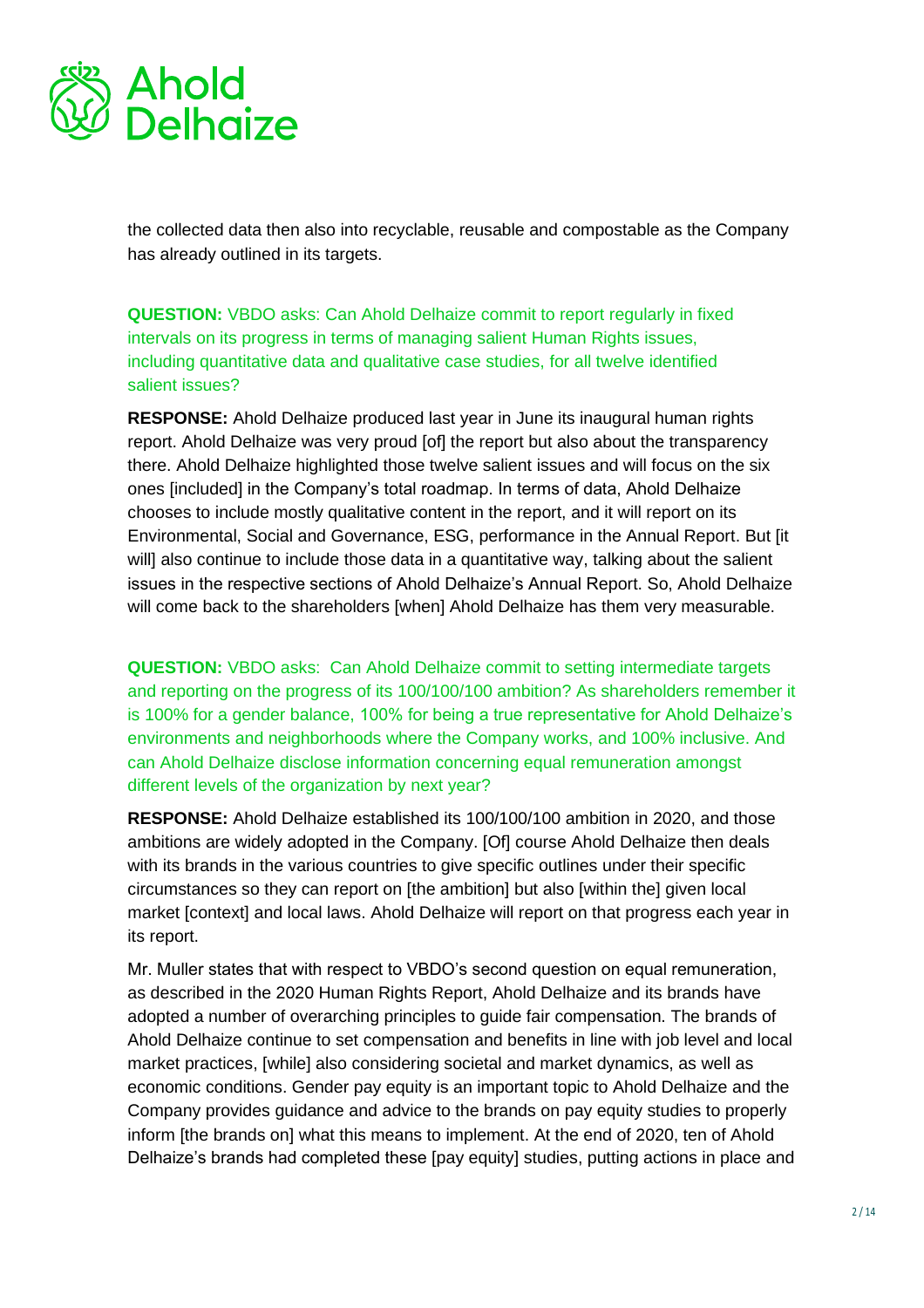

where necessary, to make sure that they come in line with local market practice. Ahold Delhaize expects the brands to make continued progress on this topic in 2021. So, shareholders will hear from Ahold Delhaize at the next AGM what progress the Company has made.

**QUESTION:** VEB asks a question is about the level of competition faced by Ahold Delhaize USA in the Carolinas at Ahold Delhaize's Food Lion brand, [which is located in] the Carolinas, in the southern part of the East Coast just north of Florida, and how the Food Lion brand performs against the large discounters. VEB then goes on to ask a broader question about the operating margins in this competitive environment and also notes that Ahold Delhaize's margins are higher than the publicly listed U.S. peers, which is in most of the cases correct. The VEB inquires what competitive pressures these margin disparities provide. How does Ahold Delhaize explain this?

**RESPONSE:** Regarding the first question, although the competition in the region the VEB talked about, in the Southern part [of the United States], in the Carolinas but also in Georgia and Tennessee, is strong, [Food Lion] has performed very well. Ahold Delhaize has, with Food Lion, its fastest growing brand in the U.S. The folks at Food Lion are very proud that they [have] posted 33 consecutive quarters of positive comparative sales growth. This market in the Carolinas is still very fragmented and Ahold Delhaize's [brand Food Lion] has a very strong market share there. It is not a zero-sum game. If discounters would gain, it is not a zero-sum game that others like [Food Lion] would lose. There are many parties in the market, a number of big competitors and smaller competitors. Food Lion has been able to gain considerable share in 2020 against their peers and they have done this with a strong assortment on fresh, excellent store locations and executions, store remodeling activities, online offerings, and great and competitive prices. Shareholders have heard [me say] at the introduction that [Food Lion] is proudly adding 62 more stores coming from Southeastern grocers, mainly in South Carolina. So, there is a lot more to come on competitiveness for Food Lion and Ahold Delhaize is very confident that [its] brand will do well.

[Regarding] the question pertaining to ADUSA margins and competitive pressures on Ahold Delhaize's business, Ahold Delhaize' brands have number one and number two positions everywhere on the East Coast, and the areas for Stop & Shop and [the other] ADUSA [brands] are no different there. That means that Ahold Delhaize's [U.S. brands are] already very competitive in [their] markets. Consumers value [the] Ahold Delhaize [USA brands] in those markets and are giving [them], in almost all the US markets, a gain in market share. [The U.S. brands of] Ahold Delhaize [USA have] very good cost discipline and [are] very productive. This will therefore result in strong margins.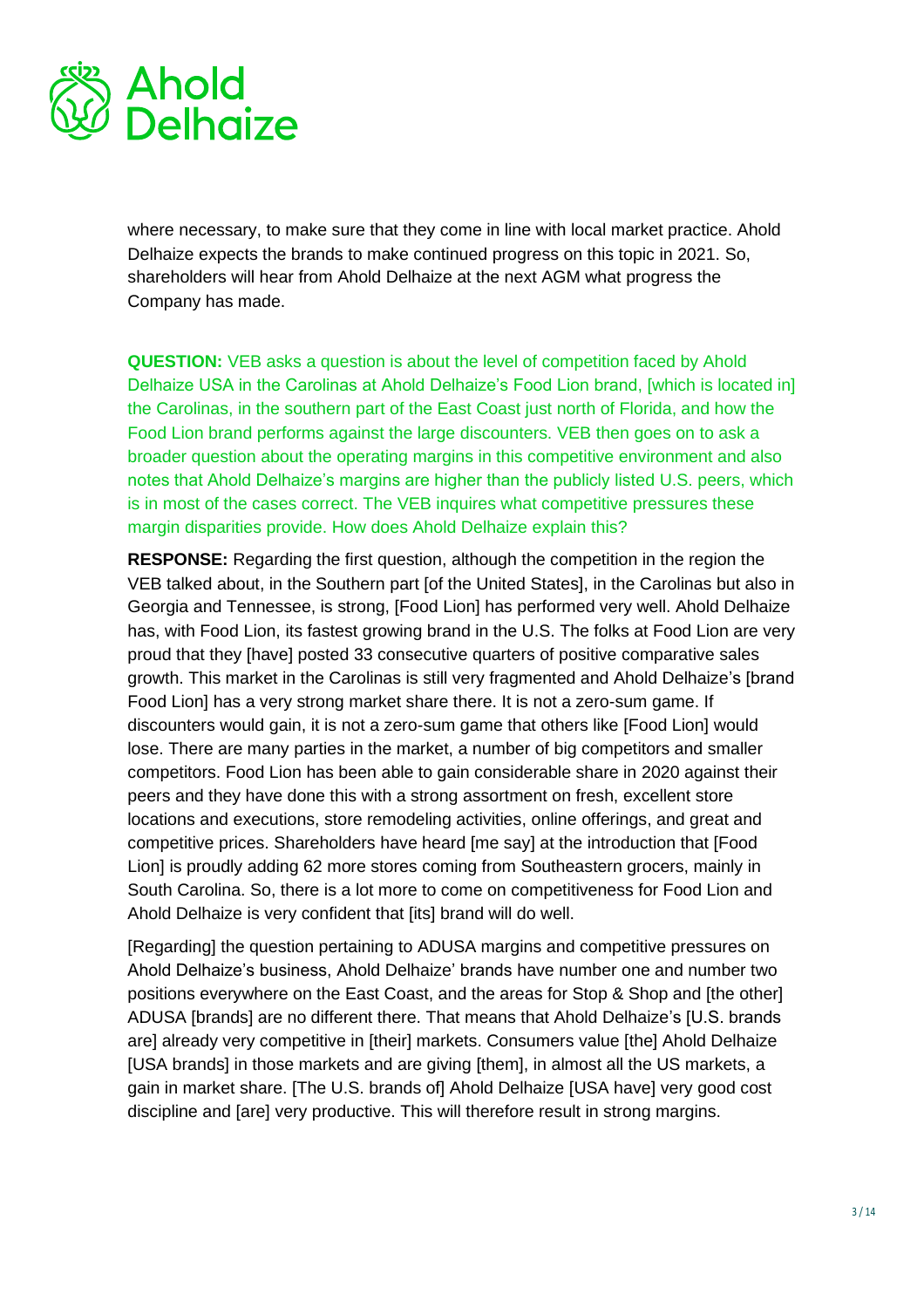

**FOLLOW UP QUESTION:** VEB asks what is the main cause of Ahold Delhaize's overall higher profitability in the U.S. compared to competitors? For example, does this have to do with the higher density of the Ahold Delhaize activities and how easy is it for other competitors to enter the market?

**RESPONSE:** That is not so easy to answer this question on a macro level. [I] think it is true that Ahold Delhaize has a strong profitability in its U.S. businesses, but the businesses are very local, and the East Coast is for example a very different business [environment] from the West Coast. So, to have a lump sum type of comparison is not fair. What Ahold Delhaize [has] tried to focus on, and [what I] can give shareholders a few things Ahold Delhaize does to be a good company and to have a good return, is that the Company has a few elements where it follows the same type of strategy or philosophy. Ahold Delhaize believes in local brands which are closely connected to the communities.

Ahold Delhaize believes in omnichannel brands where it combines stores with its omnichannel surface. Ahold Delhaize believes that those [local] brands [that have] a relatively high market share, number one [or] number two [market] positions, together with the strength of the brand itself, are in themselves a very vital and strong combination. And apart from that, [I] think that [the brands of] Ahold Delhaize [USA] do a very decent job in execution and know that [these brands have] very strong teams, also locally connected to the communities. Shareholders might know that Ahold Delhaize [USA] has launched a few actions in the last couple of years. Ahold Delhaize [USA] goes now to a self-distributing supply chain to connect all of [the] Ahold Delhaize [USA] brands in the most efficient way.

Ahold Delhaize [USA has] heavily invested in digital and technology through its Peapod Digital Labs. Ahold Delhaize [USA's] Retail Business Services [has] also increased the strength of its private labels. Those are a few of the actions [that] Ahold Delhaize [has taken]. Staying competitive, and like Ms. Knight said, also protecting and growing Ahold Delhaize [USA's] margins is hard work and one must do a lot of things at the same time. But [I] think that Ahold Delhaize [USA and its local brands are] very well positioned and, indeed, the locations and density [they have], being number one and number two in those local markets, is indeed an important phenomenon.

**QUESTION:** VEB asks: Can the Stop & Shop remodel program get back on schedule? And does Ahold Delhaize expect the remodels to improve sales growth rates and profitability for the banner?

**RESPONSE:** [As was] mentioned in earlier quarters, with Stop & Shop, Ahold Delhaize has a big brand with a lot of strengths and great locations, in Massachusetts, New England and the New York area. [Stop & Shop] started a remodeling program to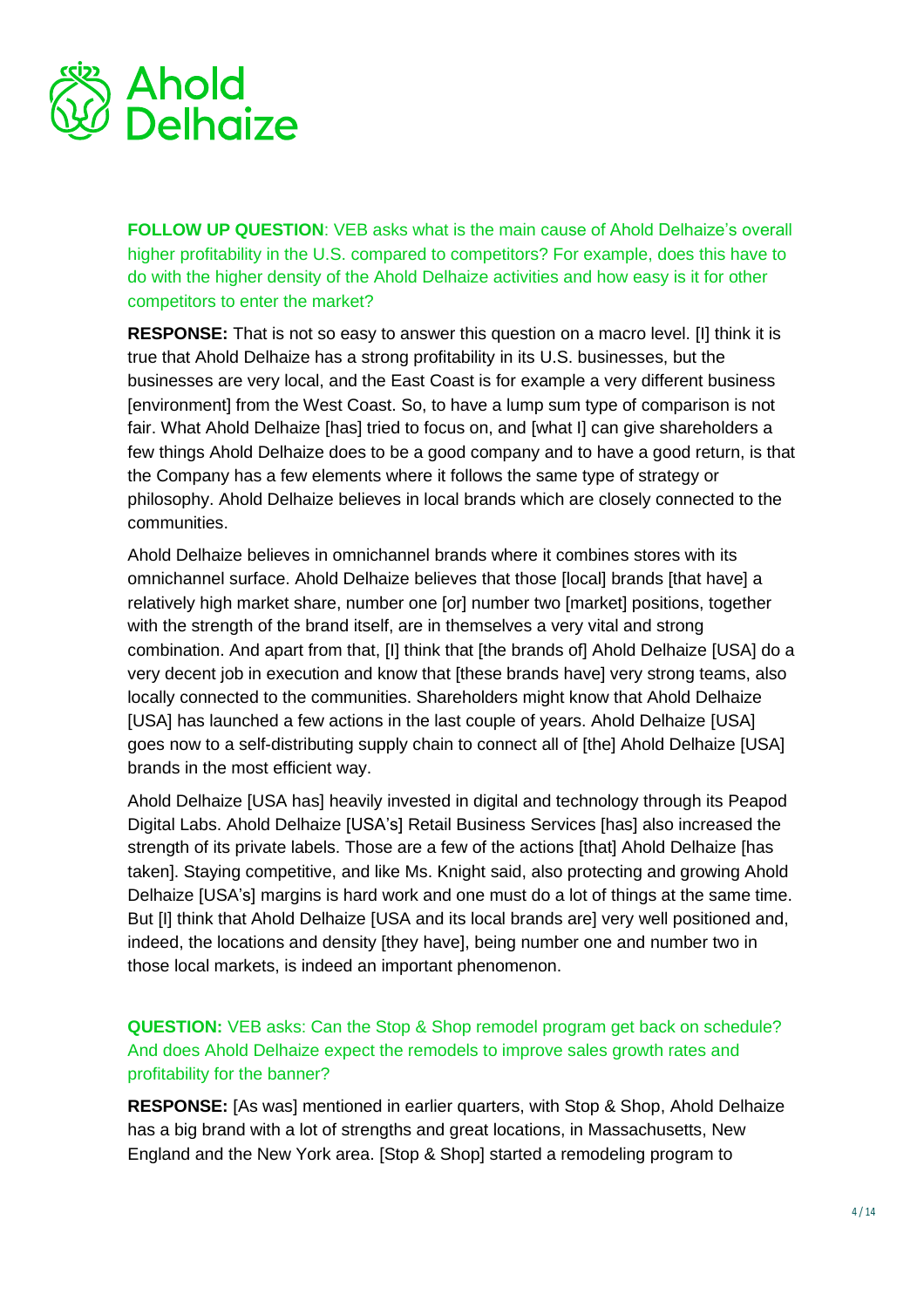

improve sales, growth rates but also profitability for the banner. Due to the impacts of COVID, the 2020 year was a little bit slower with the remodeling program and [Stop & Shop] rolled out a little more than thirty (30) remodels in 2020. But for 2021, [Stop & Shop] is targeting for a much better number and will accelerate to more than sixty (60) stores, which would bring [Stop & Shop's] cumulative remodeling package by the end of 2021 to 135 stores in a network of 400 stores in total.

[Stop & Shop] is happy with the sales uplifts. They are in line with [Stop & Shop's] pro forma and the Company is also very happy with the customer reactions to the stores. So [Stop & Shop] is on a good track there and the remodelings are a capital expenditure, but it is also investing in digital, in the shopping experience, in the efficiency for customers and partly in price. Ahold Delhaize [USA] has a lot of experience in revitalizing its brands and shareholders might remember the very successful remodelings of Food Lion and those learnings [that they are] also [bringing] into the Stop & Shop experience and that is why the team is working together to get that done. Also there, Ahold Delhaize is confident for 2021 that it [Stop & Shop is] on the right track.

#### **FOLLOW UP QUESTION:** VEB asks: In relation to Stop & Shop, are the remodelings in time also expected improve returns/ profitability of these grocery stores?

**RESPONSE:** [As I have already] replied, Stop & Shop is a very strong brand within the Company with super locations in the New York and New England markets. In 2019 Ahold Delhaize let shareholders know that it was not happy yet with the performance of Stop & Shop and that it would like to invest in the brand, because the brand has great locations, strong people, and strong teams, but [Stop & Shop] was not completely happy with the performance and the shopping experience coming from [its] stores as well as the price positioning. That is exactly what the remodeling program of Stop & Stop is going to do [with the already mentioned 135 remodeled stores]. [Stop & Shop] is in line with its pro forma and [it] sees that the sales uplifts are coming according to plan.

And the second thing is that it is of course also sales uplifts and investments and digital and the cost programs in the U.S. should bring increased profitability as well. The first two batches of those stores were a little bit of experiments. [Stop & Shop] sees how customers react when one remodels and when one invests in price, in fresh, in digital, shopping experience and efficiency in the store itself, but Ahold Delhaize learned a lot after the first 40 stores. I think that [Stop & Shop] now has a good momentum to remodel sixty 60 stores this year with all the learnings included. So, yes there is not only a sales uplift, but [Stop & Shop] also expects to increase profitability.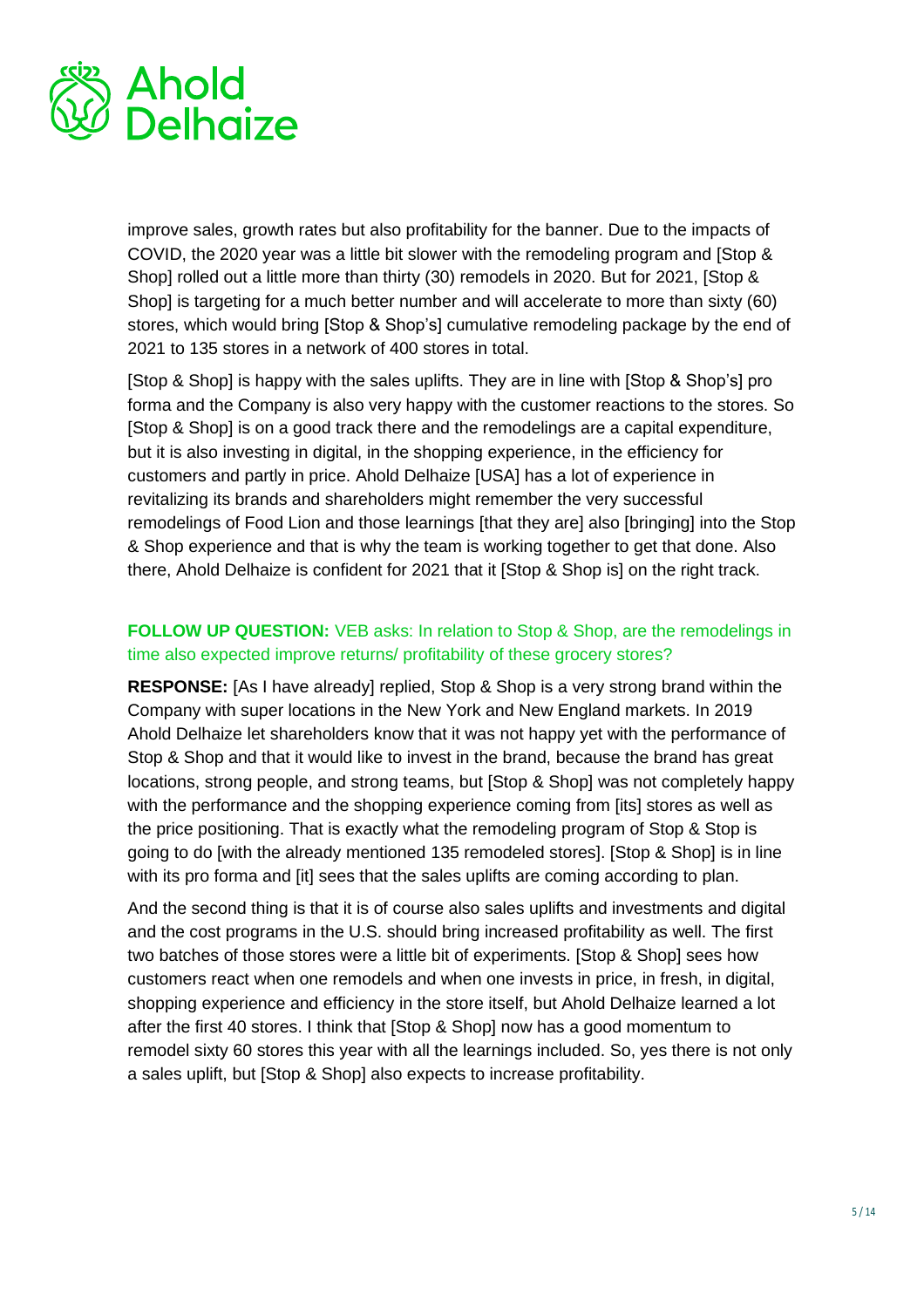

**QUESTION:** Ms. van Duursen and Ms. Huis in 't Veld ask: Can Albert Heijn include organic meat in its bonus programs more? And what are Albert Heijn's ambitions for "star flesh" ratings on its meat offerings?

**RESPONSE:** Albert Heijn has a longstanding history and reputation on the responsibility they take for animal welfare and of course this has led to a number of improvements in Albert Heijn's total assortments. In the assortments, Albert Heijn has several categories of meat and that can be poultry, it can be pork`, and it can be beef with the so-called Beter Leven Keurmerk or in English translation "Better Life Certificates". Albert Heijn is selling more and more of those meat types in the Beter Leven Keurmerk categories.

Furthermore, as the largest supermarket [in the Netherlands], Albert Heijn also sells the most of organic and free-range meat in the Netherlands. To give shareholders a number, [I note] that Albert Heijn has roughly a 35% market share in the Netherlands, but it has a 60% market share in organic meat products, so way above its fair share. If shareholders compare the Beter Leven Keurmerk products in, for example pork and beef, there Albert Heijn also has a more than 50% market share over its [overall market] share of 35%. So, shareholders can count on Albert Heijn when it talks about organic and the better quality on animal welfare for its meat products. Furthermore, they talked earlier about the the vegan assortment at Albert Heijn, but if one talks about the special offers of organic, Albert Heijn also has by far the strongest and the widest range of products.

**FOLLOW UP QUESTION:** Ms. van Duursen asks: I also asked whether organic meat could be in the bonus (on offer) more? My proposal was if bio-industry meat was in promotion to also promote the organic version.

**RESPONSE:** Indeed, organic meats are on promotions on a regular basis. And I spoke this morning to our CEO of Albert Heijn, who said to me that there is a plan and it's already now on higher frequency in our bonus scheme, both organic meats, but also elements like plant-based meats. So, we see that labels with BLC and organic meat, in addition to plant-based meat products are replacing conventional animal proteins. You will see these promotions more than in the past and you will see more of those products also coming through the bonus scheme.

**QUESTION:** Ms. van Duursen and Ms. Huis in 't Veld ask: Can you discuss the effectiveness of Albert Heijn's "buy 1 get 1 free" promotions, and whether or not these programs drive more waste on the part of consumers?

**RESPONSE:** Shareholders can assume that Albert Heijn is far away from having the intention to create waste by its promotional actions, but Albert Heijn's customers love its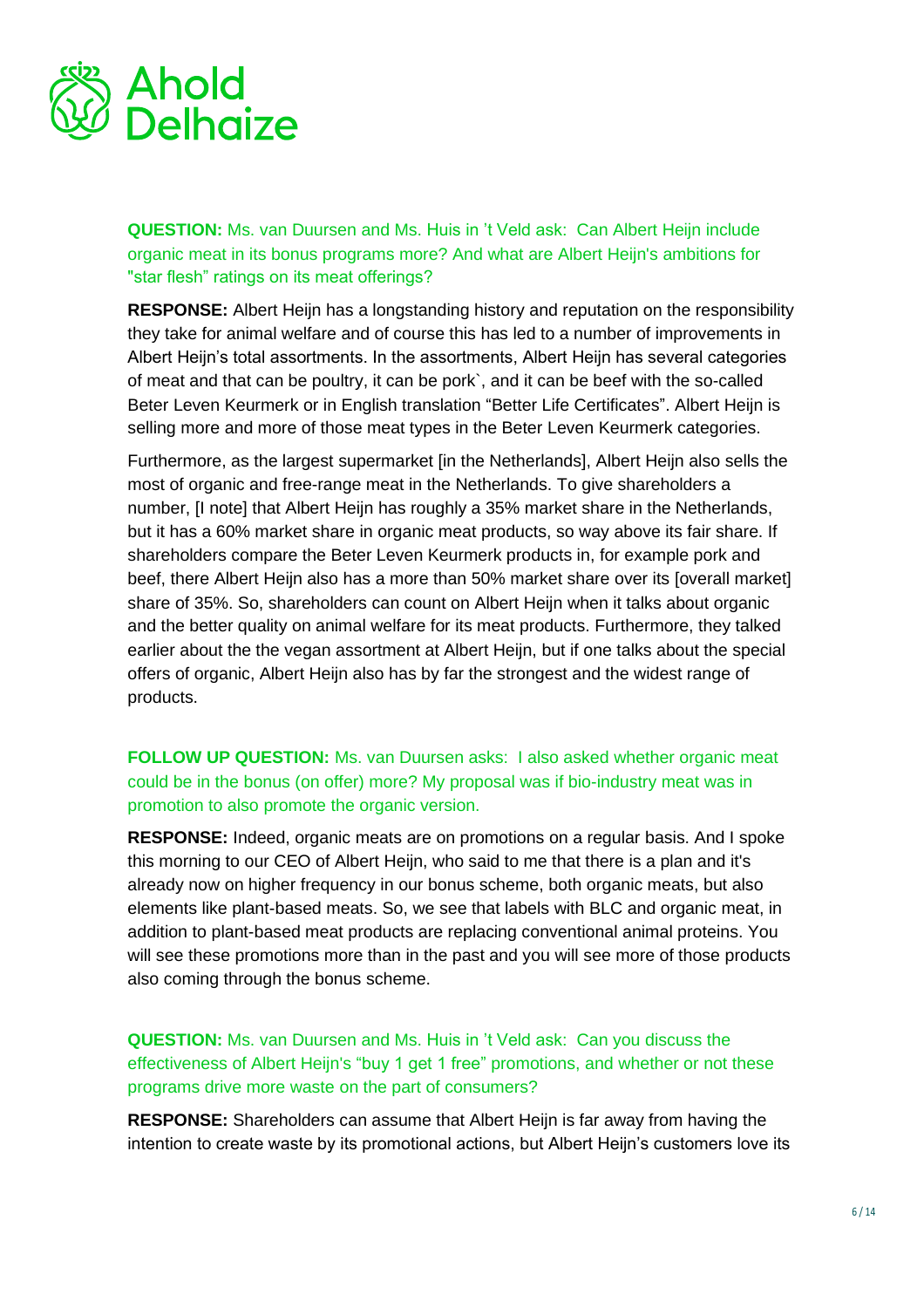

1+1 promotions, which are very strong, very popular, and highly valued by the customers. These offers do not only, of course, have fresh products, but also [have] a lot of dry goods, dry groceries, in the promotion. And a lot of customers can therefore save money and also can store these dry products for a longer time. For fresh products, waste is, of course, not the goal of these actions and Albert Heijn is highly focused on reducing it. Through its sites and social media, Albert Heijn tries to give customers many tips and tricks to reduce food waste at home, because as they know roughly 20% of the total food waste [occurs] at home. So, there is a big opportunity for all to educate themselves and to see how they can help [themselves] in their kitchen and their households.

#### **QUESTION:** Ms. van Duursen asks: A recent article in the press speculates that Albert Heijn may no longer want to do business with a supplier because it shares ownership with a retail competitor. Can you elaborate on this?

**RESPONSE:** First of all, it is clear that not all the claims [from the article] give an accurate picture and that is what Ahold Delhaize [has] also said in the same article. In the Netherlands, in its total network alone, Albert Heijn works with more than one thousand suppliers, only in the Dutch market, and those [suppliers] consist of larger but also medium-sized suppliers.

These relationships, both for branded and for private label, own brand products, are very important to Albert Heijn, not only in the dry section but also in the fresh and ultra-fresh sections. And those suppliers, and the partnerships [with them] are crucial for Albert Heijn to bring Ms. Van Duursen, as a customer, the right assortment. If one then talks about the specific supplier which is mentioned in the article, and [I] think that Ms. Van Duursen might refer to the company, Euroma, which is a company in spices, what is claimed in the article is fully incorrect and Ahold Delhaize has also stated that in the article. [Albert Heijn] has no such agreements nor conversations with that specific supplier. This is not how [Albert Heijn] works. [Albert Heijn] is 130 years in business and has a very good and compliant code of conduct in trading. [And] Albert Heijn loves to have the variety of suppliers on its shelves, and it is in the end the category manager who makes the decisions what is best for the customers in dry groceries.

The second thing is the item on providing guarantees for deliveries in times of COVID-19. [I would like] would like to give Ms. Van Duursen a little bit of background. During the huge spike of COVID-19 shareholders saw the empty shelves; [I] think that shareholders have also seen the pictures in [my] presentation. [Albert Heijn] tried to learn from this how it can work with suppliers in a better way in the total supply chain to make sure, and that is not only in the Dutch market but in all markets where [the brands of] Ahold Delhaize operate, that it can counter those spikes in demand. And that is why [the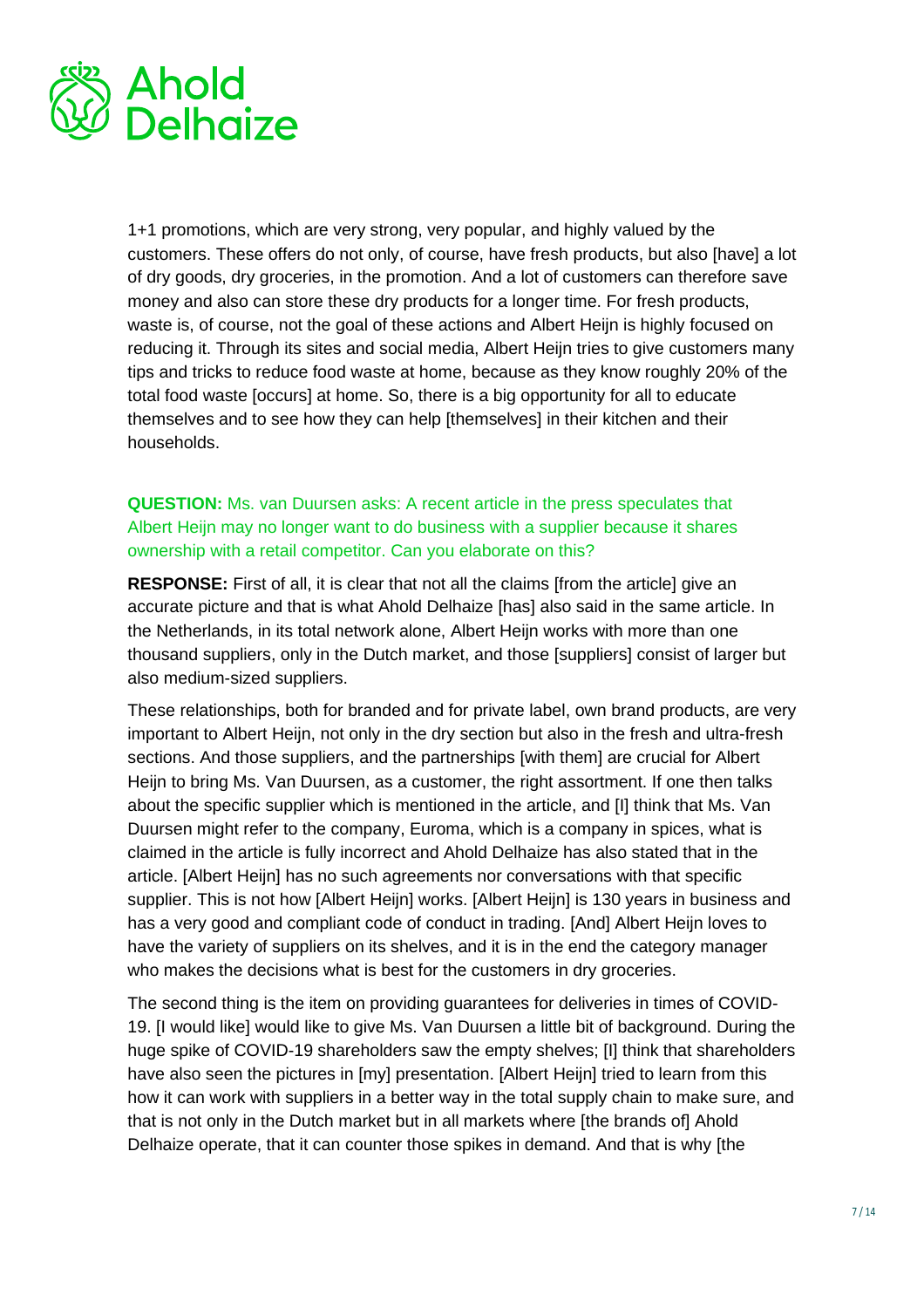

brands of] Ahold Delhaize had conversations with suppliers, and not only in the Dutch market, but in all the markets where [they] operate. And Ahold Delhaize's [brands] tried to find ways to do this, [because] in the interest of customers, delivery certainty is important, and the quality of merchandise is also important. And, yes, [the brands of] Ahold Delhaize also talk with the suppliers about the best prices they can make available for its customers. So, also here [the brands of] Ahold Delhaize try to come to a good conversation. [I would like] to make very clear that when [the brands of] Ahold Delhaize talk with suppliers about delivery guarantees, like Ms. Van Duursen talked about, that [those brands and businesses] had conversations with mainly the international large A-brand suppliers. These conversations [were not had directly] with farmers, with growers or with the companies [that the brands of] Ahold Delhaize work with on a strategic base in its closed fresh supply chain. Those partners know Ahold Delhaize very well and both can count on each other. The other thing, what is a fact, is that in 2020 [the brands of] Ahold Delhaize did not enforce any of those clauses in those contracts on delivery guarantees, because all had to deal with COVID-19 and the same is for 2021 where [the brands of] Ahold Delhaize also did not use any of those clauses in the contracts on delivery guarantees, but [the brands of] Ahold Delhaize work together [with suppliers] to make the best out of this.

The third thing is about the companies that rent properties from Albert Heijn. There they are not talking about many real estate objects, Albert Heijn does not have a lot of real estate locations, but they found with those tenants the solutions in the meantime and those solutions were ongoing at the publication of the article.

[Let me wrap up] by saying that Ahold Delhaize and its brands, its nineteen brands, always adhere to the proper conduct of its business and Ahold Delhaize wants to fulfill its vital role in society and Ahold Delhaize [and all its brands] would like to do the best for associates but also for the customers and suppliers. That is what Ahold Delhaize [and its brands are] committed to doing every day, to have that collaboration working well.

**QUESTION:** Ms. Huis in 't Veld would like to see that Ahold Delhaize is focusing more on sustainability and asks what we as Ahold Delhaize are doing to highlight our initiatives to our stakeholders?

**RESPONSE:** Sustainability is in the heart of Ahold Delhaize's DNA. It is in the heart of Ahold Delhaize's ambition to be a durable, sustainable company. [I have] shared a lot of things with the shareholders. It is very important to Ahold Delhaize that it does these kinds of things but also talks about it. I would like to share a few [more] things with the shareholders. The shareholders might be aware of Albert Heijn's media like Allerhande, the magazine. They might be aware of Ahold Delhaize's website. Ahold Delhaize talks a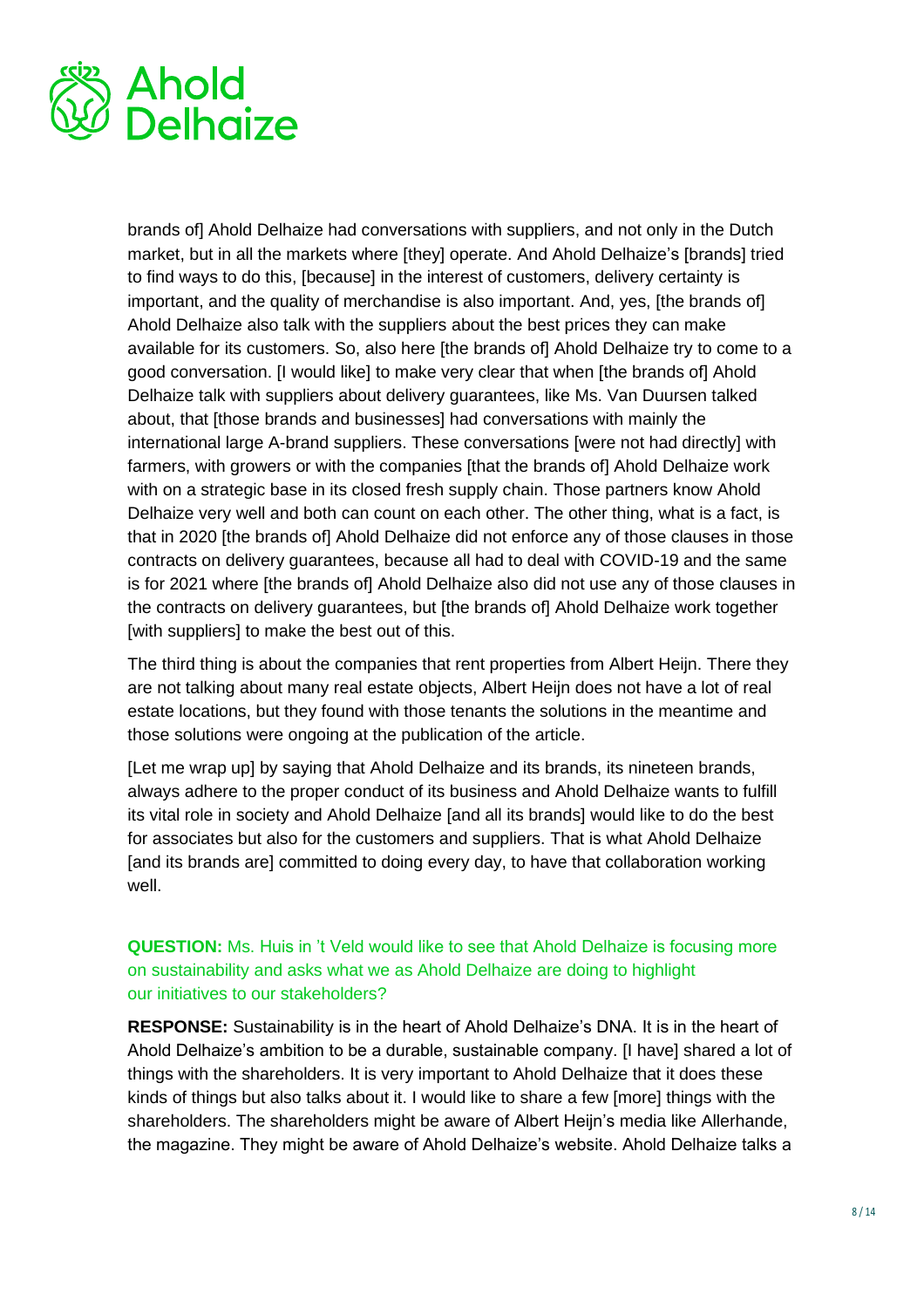

lot about sustainability there. Ahold Delhaize's brand Albert Heijn, has a lot of publications in the main Dutch newspapers where they talk about koe, natuur and boer and where they try to explain how in a sustainable way they work with their farmers and growers, but also how [the local brands of] Ahold Delhaize work on elements like plantbased carbon emissions, plastic packaging and things like biodiversity. Maybe shareholders also have seen last weekend more on biodiversity, with things like het 'moestuinmaatje' where [it] tries to bring two plants together which work together in a biodiverse way, on crosspollination and all these kinds of things because also for [the brands of] Ahold Delhaize and for the environment the bees are also important.

[Finally] if one looks at sustainability, Ahold Delhaize has got a lot of recognition in the Dow Jones Sustainability Index, as [I have] mentioned before, but in the S&P corporate index as well. So, talking about sustainability is important. Reaching out to sustainability targets is even more important. And in the Dutch market with Albert Heijn, Ahold Delhaize has a very good example of heritage, DNA, but also a strong commitment and ambition.

#### **FOLLOW UP QUESTION:** Ms. van Duursen asks: AH Compact at this point in time it is only available in a few cities. When will it be available in the entire country?

**RESPONSE:** AH Compact is currently available in six cities at the moment, and we are on the verge of rolling this out further, as it has been very successful so far.

AH Compact serves smaller households with a more concise assortment, a smaller minimum order value, and delivery that is free of charge. There is relatively low cannibalization to our normal full-fledged online product, as Compact's focus is solely on smaller and single households, which is an area of whitespace for us. So, we're very happy and very satisfied with the rollout. You might note that we started in the city of Haarlem as the test market, and we are adding new cities every month. But there's no specific date in regard to national coverage, nor is there a decision taken to have the entire country connected at this juncture.

### Questions asked to Natalie Knight and her responses:

**QUESTION:** APG and MN ask if Ahold Delhaize can confirm that all audit firms with a Public Interest Entity license have been invited to participate in Ahold Delhaize's tender process?

**RESPONSE:** Yes. I can confirm that a request was made to participate in the audit tender process, and it was issued to all PIE entities with a license in Netherlands.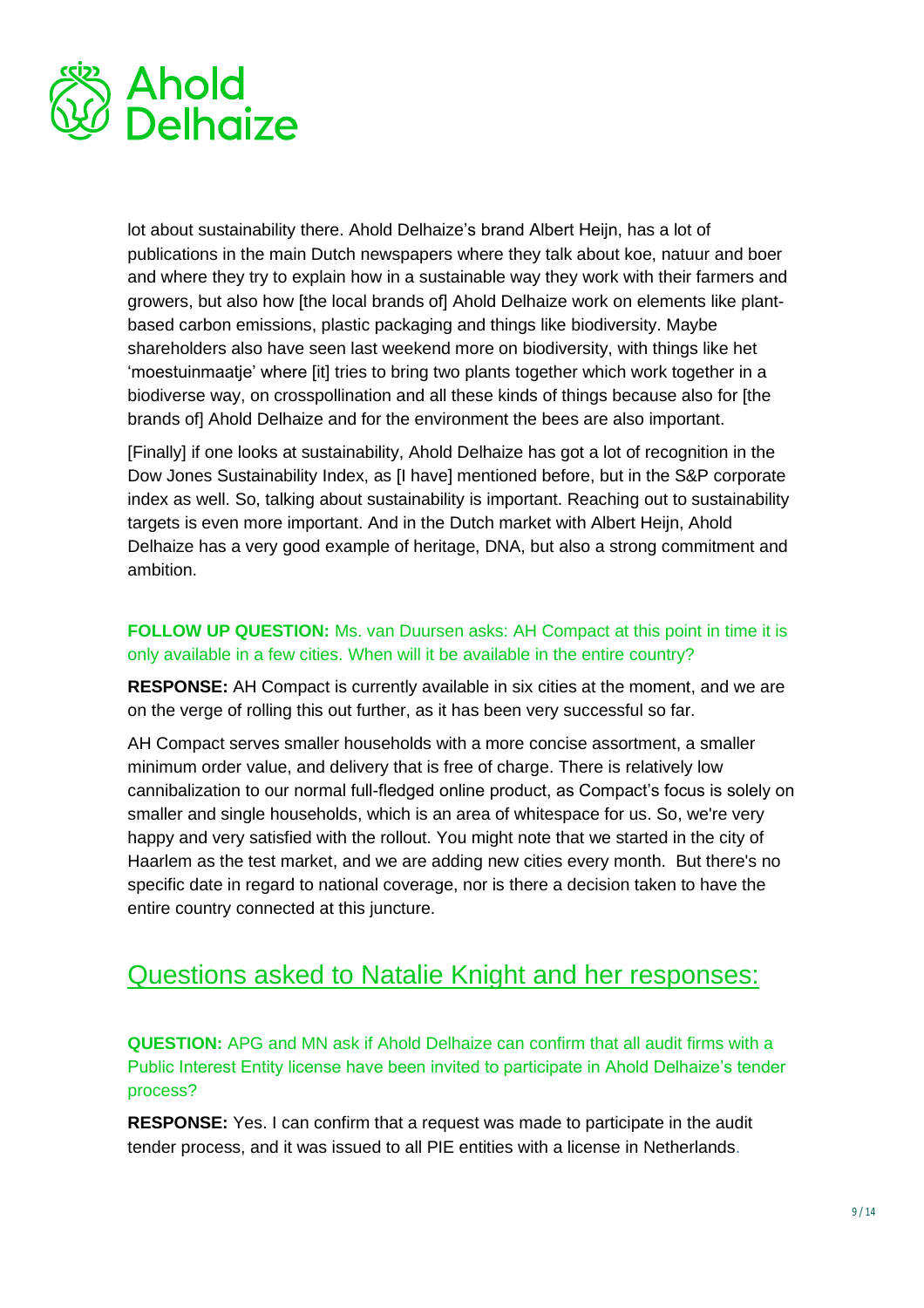

#### **QUESTION:** APG and MN ask: Can you elaborate on the governance of this tender process and what the most important selection criteria are?

**RESPONSE:** With respect to governance, Ahold Delhaize has established an audit tender selection committee with four members, who are, the Chairman of Ahold Delhaize's Audit and Finance Committee, [I myself] as Group CFO, Ahold Delhaize's Head of Internal Audit, and Ahold Delhaize's Chief Accounting Officer. The process consists of multiple interviews with Ahold Delhaize's Executive commercial, financial and IT experts. Ahold Delhaize will be completing that process and then really taking that audit tender from the selection committee, making a recommendation to the Management Board, the Audit and Finance Committee of Ahold Delhaize [Supervisory Board], and then that group will in turn take that and discuss that recommendation with the full Supervisory Board, who will make the final selection and the recommendation will be listed for approval on the 2022 AGM [agenda].

The things that are most important to Ahold Delhaize are, first, that the new auditor that Ahold Delhaize would work with has the capability and competence that is needed as a firm, especially as it relates to the lead partner and key staff members. Ahold Delhaize is looking for an audit company with [a very good] track record of audits and relationships with other AEX-listed companies. Ahold Delhaize is expecting a service proposition and value-added deliverables, which include things like the integrated audit approach to accounting, IT and ESG. Ahold Delhaize is also looking at the general impression of the firm performance and, always important, are reasonable fees.

#### **QUESTION:** APG and MN ask: When do you expect to come forward with the outcome of the tender process?

**RESPONSE:** We expect a formal appointment of the new auditor at the 2022 AGM.

#### **QUESTION:** VEB asks: What are the main drivers behind the €750 million in 2021 cost savings forecasted in Ahold Delhaize's Save for Our Customers program?

**RESPONSE:** When Ahold Delhaize looks at Save for Our Customers, [we] always think of four big categories of savings. The first one is costs of goods sold. So, how much is it really costing [the brands of] Ahold Delhaize to get [their] products as [they are] looking at those and sourcing them. The second is around logistics and distribution. Then [the brands of] Ahold Delhaize look at store efficiencies. And lastly, what the other overhead expenses are that [the businesses of] Ahold Delhaize can go after.

The biggest area of these savings is always cost of goods sold because that is a key piece of [the overall] P&L and really the savings here come from fact-based negotiations and real collaborations with the vendors [and suppliers of the brands and businesses of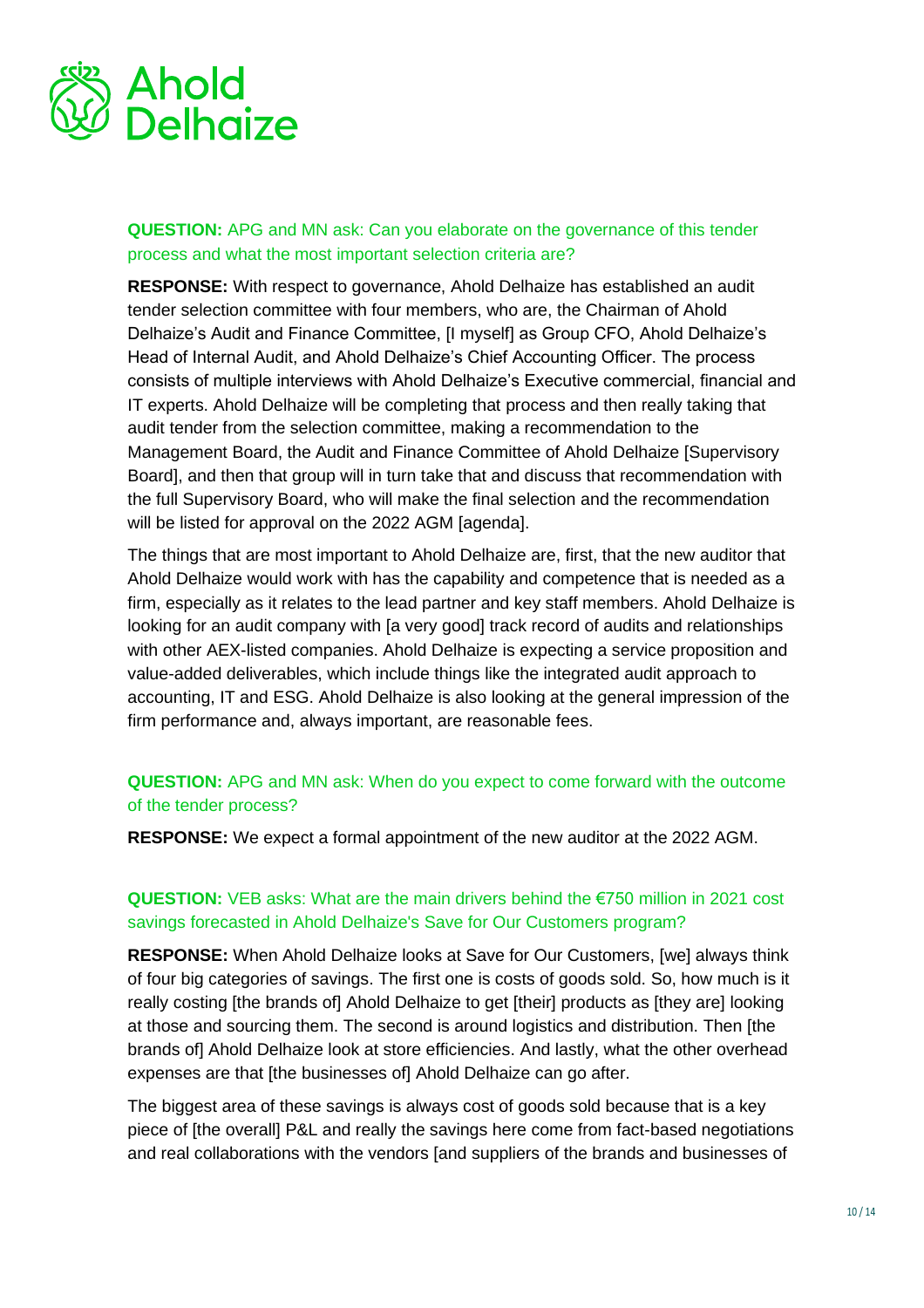

Ahold Delhaize]. Some of [the] big initiatives in this area include savings on goods not for resale as well as increasing [the] leverage in buying scale, particularly in own brand products [across the brands of Ahold Delhaize]. I also would like to add, because ESG is really so core to many things that [we do], that it is also part of how [we] save money. If [we] look at reducing plastics, food waste, and [our] carbon footprint, these are all things that not only help Ahold Delhaize [and its local brands] with its ESG-goals but also helps Ahold Delhaize financially.

**QUESTION:** VEB asks: Do you see the potential to improve underlying operating margins in the future relative to Ahold Delhaize's 2021 guidance of group underlying margins of at least 4%?

**RESPONSE:** Our 2021 group underlying operating margin guidance of at least 4% really reflects a return to more normalized levels with Ahold Delhaize's kind of pre-COVID-19 historical performance. Going forward, Ahold Delhaize remains committed to delivering strong margins across its businesses. That being said, one of the things that is very important at Ahold Delhaize is that [we] believe it is always important to balance both profitability with the necessary investments to build a sustainable business going forward. If one looks at 2020, Ahold Delhaize's big push to increase omnichannel offerings and capacities was a great example of how [we were] able to get the recipe right on this type of approach.

**QUESTION:** VEB asks: What actions can Ahold Delhaize take to prevent growing online sales from being significantly dilutive to group margins? And related to this, what were the key takeaways from the Supervisory Board's deep dive session on omnichannel last November?

**RESPONSE:** Let me start by saying that I believe we have a really strong track record of maintaining a healthy margin structure over time, especially if one looks at the last few years as [the] online penetration has materially increased. This comes from the Save for Our Customer program where Ahold Delhaize [and its local brands are] dedicated, day in and day out, to find cost savings in [the] business and really make that a significant role in offsetting online margin dilution. If shareholders look at 2019 to 2021 cumulatively, Ahold Delhaize saved EUR 2,300,000,000 and I think that this number is going to go up over time.

I would also like to mention that Ahold Delhaize's margins are really for its online business and they have improved meaningfully in 2020, driven primarily by Ahold Delhaize's increasing scale and its experience. Ahold Delhaize is now very focused on finding ways [for its brands] to reduce the cost of service and how to grow the margin [through additional] revenue streams, such as media monetization. These are going to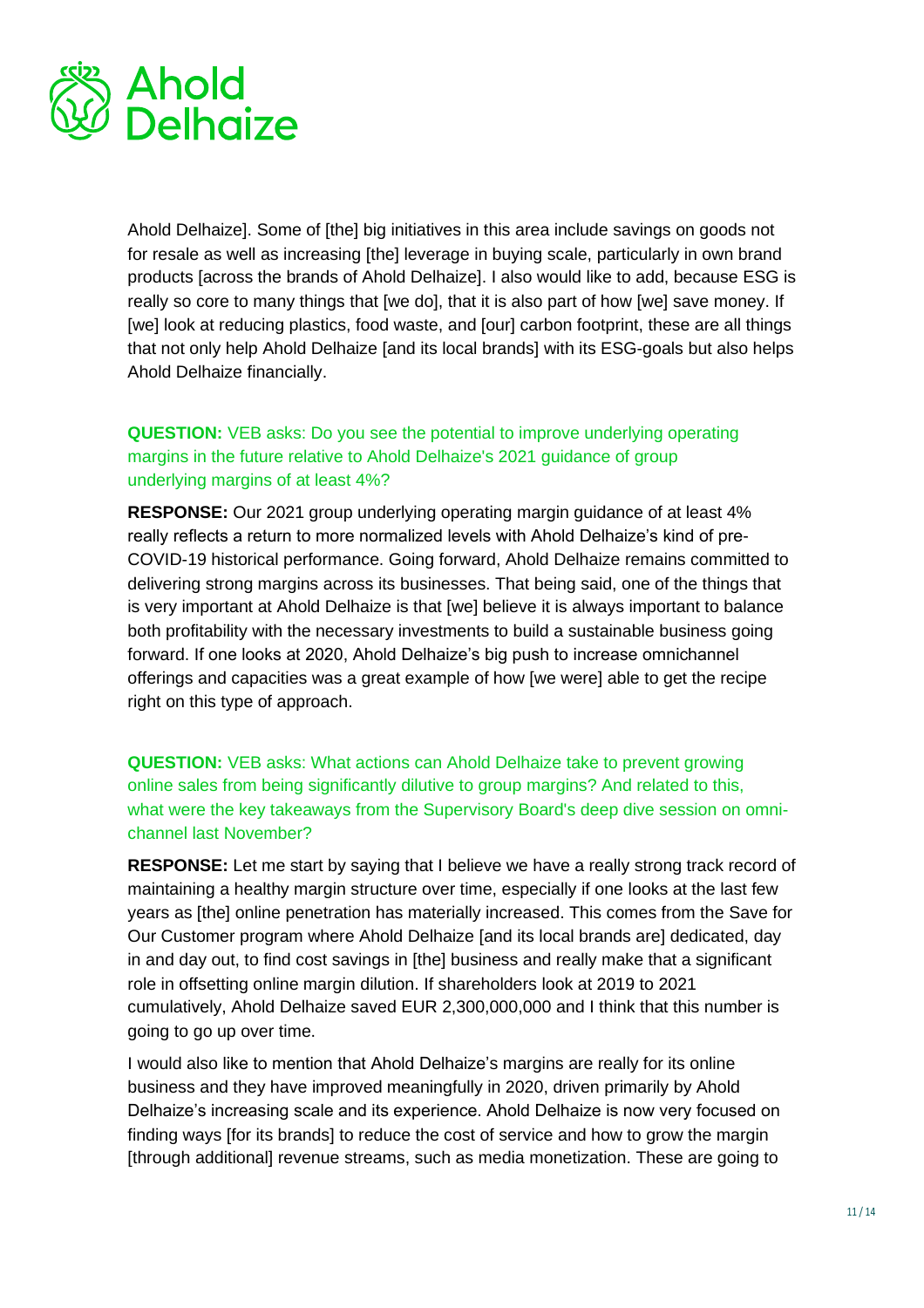

be important levers for [the brands of] Ahold Delhaize to improving profitability going forward. Ahold Delhaize [brands are] also using new technologies to help lower costs. This is all part of the big picture.

With respect to the takeaways from the deep dive management had with the Supervisory Board in the fall, I would like to add a few things that they concluded, because I think this was a great conversation where management and the Supervisory Board were able to have a really good [dialogue] about what are those items that are going to drive Ahold Delhaize's future performance going forward. First, they looked and said that they know that ecommerce penetration rates [across the local brands] have accelerated dramatically due to COVID-19, but they also agreed that they believe that these trends are sticky. They are here to stay, and double-digit increases can be expected again this year [as well as] significant growth going forward. They also discussed that a true omnichannel strategy is what [the brands and businesses of] Ahold Delhaize need going forward. That means, [the brands of] Ahold Delhaize have got to win in brick and mortar but also in ecommerce and finding a seamless real connection between those two is going to be essential to [the] business going forward. They discussed the biggest cost drivers in terms of ecommerce profitability and the two big ones are fulfillment efficiency and last-mile delivery costs and we're looking at how these are progressing [across the brands] and what are the key areas they are going to need to do to help maintain healthy margins going forward. The Supervisory Board was really encouraging and wanted management to work on sharing best practices across Ahold Delhaize's [brands] because there are some differences there and experiment with new models to elevate omnichannel experience with [the] customers [of the local brands].

#### **QUESTION:** VEB asks: Does Ahold Delhaize expect free cash flow to cover dividends and share buybacks in the near future?

**RESPONSE:** I just would like to note that 2021 is [very] negatively impacted by Ahold Delhaize's working capital unwind, which is largely driven by the timing related to the COVID-19 impact. So, if shareholders look at Ahold Delhaize's guidance of the EUR 1,600,000,000 for 2021, Ahold Delhaize is really on pace to what it had set out as a three-year target of delivering EUR 5,600,000,000 in free cashflow between 2019 and 2021. That means Ahold Delhaize is delivering EUR 1,900,000,000 annually, fully sufficient to cover all of Ahold Delhaize's annual dividend [as well as] the EUR 1,000,000,000 share buyback.

And it is also important to note that the development of COVID continues to make the situation uncertain. It makes me a little cautious in terms of what would Ahold Delhaize predict about everything going forward. But what I would say is that [we have] been very clear that everything that [we have] said about its cashflow is beyond 2021. It is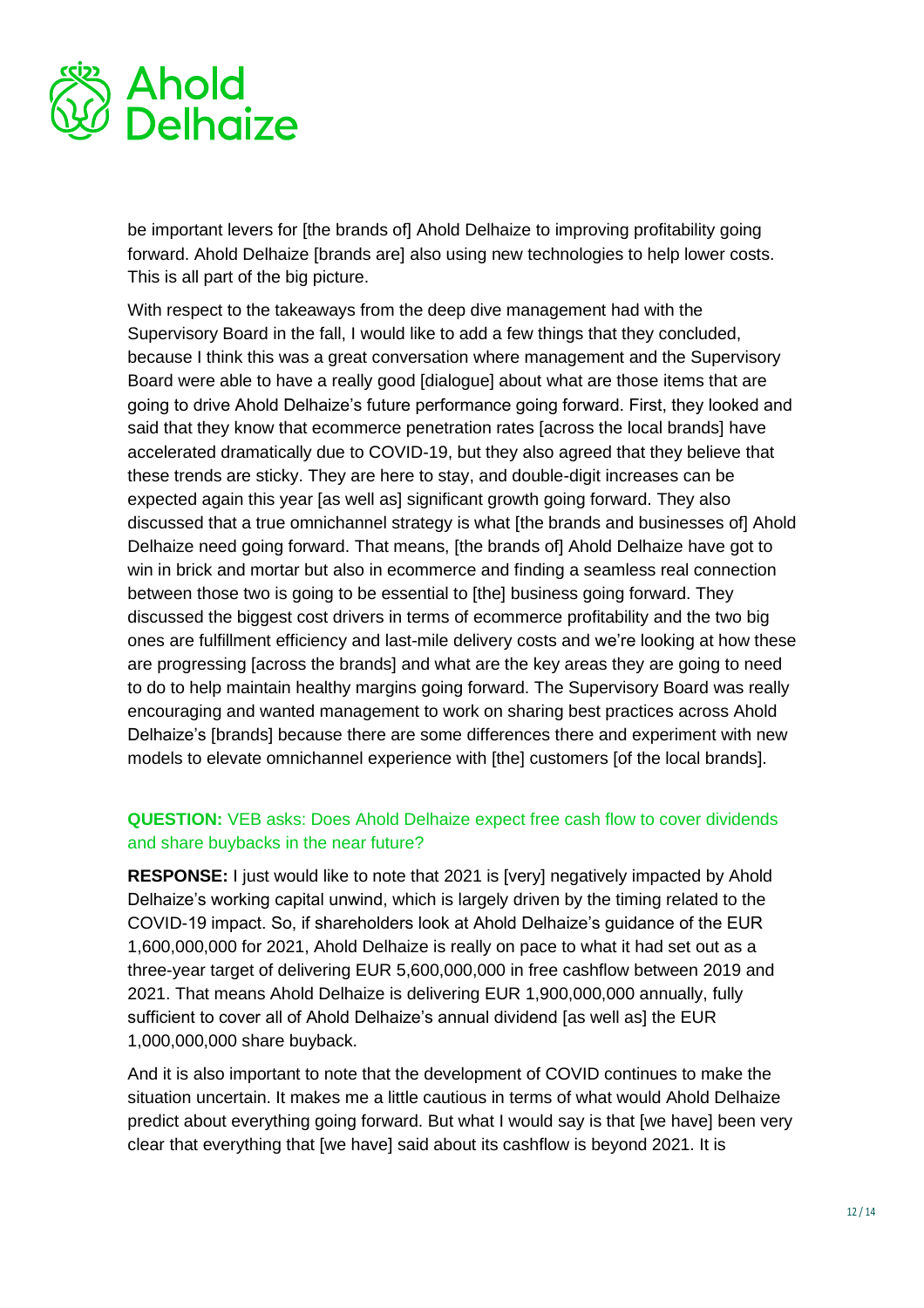

important to reiterate that [our] priorities for the cash are really around first making sure that our capital expenditures stay in [the] range of about 3% of sales, while [we] then sustainably grow [the] dividend. If there is an excess cash after these two items, [we] would always consider returning this to shareholders.

#### **QUESTION: Mr. Diamant asks: What were the origins of the pension withdrawal expenses absorbed in Ahold Delhaize's IFRS financials during 2020? Can you provide an explanation of the financial impacts from these actions on the P&L in 2021, and if we should expect similar pension withdrawal activity in future periods?**

**RESPONSE:** In regards to the origins of our U.S. pension withdrawal activity in 2020, we note that these were really tied to several U.S. multi-employer pension plans which carried significant risk of insolvency due to underperformance in plan assets, driven in part by unfavorable changes in interest rates, among other factors. This is not something specific to Ahold Delhaize. This is something one sees across the industry. But Ahold Delhaize really decided therefore it was able to do in 2020, given the position it was in, due to additional cashflows from COVID-19, to commit approximately EUR 1,400,000,000 to withdraw and settle from several of its U.S. multi-employer pension plans and transition these plans to improve the security of benefits for associates of [Ahold Delhaize brands Giant Food and Stop & Shop] and to lower the financial risk profile for its brands, [Giant Food and Stop & Shop]. With respect to the P&L impact, Ahold Delhaize took a EUR 1,400,000,000 charge in the pension withdrawal and this relates to the plans that shareholders can see impacted the 2020 IFRS net income number. It is not in the underlying income number but in the reported IFRS ones and that is the impact of those U.S. multi-employer plan withdrawals and settlements. Therefore, Ahold Delhaize does not expect any further charges related to these going forward in the P&L. Moreover, the total ongoing annual contributions for newly created plans will not have any material impact on Ahold Delhaize's P&L either, because these are essentially replacing contributions [that the] Ahold Delhaize [brands Giant Food and Stop & Shop have] been making for previous plans in the past. Finally, the potential for future pension charges is always going to be dependent on external macroeconomic conditions and a variety of other factors that Ahold Delhaize does not control. But it is important to note that there is a possibility for additional charges related to pensions in other countries Ahold Delhaize operates in, but this year Ahold Delhaize made a huge reduction in those plans through the actions that it took in 2020. I am pleased to have withdrawn and settled, as I mentioned, the largest plans in the U.S. and that represented ninety percent (90%) of Ahold Delhaize 's U.S. multi-employer pension net deficit.